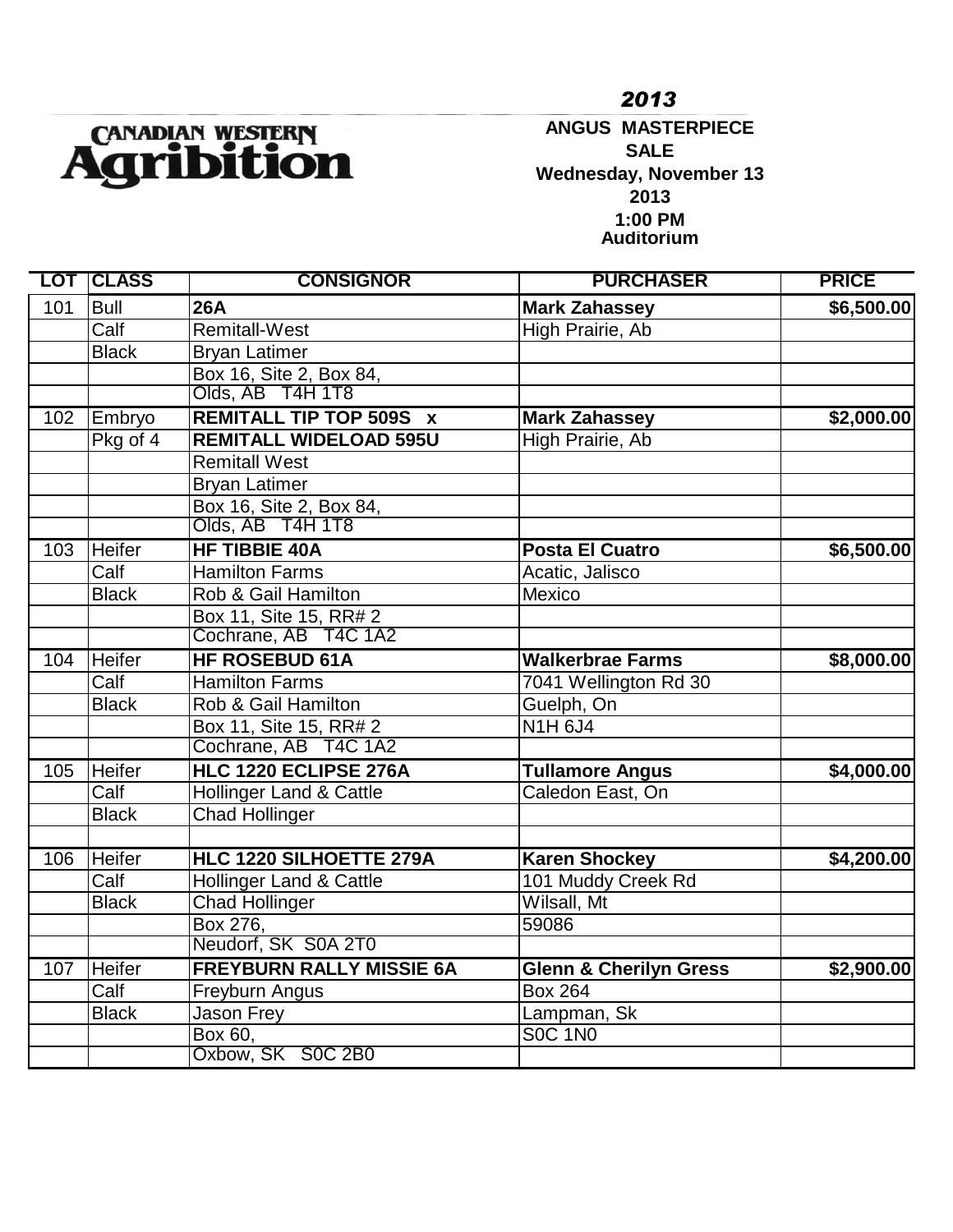|     | 108 Heifer    | <b>FREYBURN JENNIFER 45A</b> | <b>Tyson Cattle Co</b>            | \$2,400.00 |
|-----|---------------|------------------------------|-----------------------------------|------------|
|     | Calf          | Freyburn Angus               | Fox Creek, Ab                     |            |
|     | <b>Black</b>  | Jason Frey                   |                                   |            |
|     |               | Box 60,                      |                                   |            |
|     |               | Oxbow, SK S0C 2B0            |                                   |            |
| 109 | Heifer        | <b>FREYBURN ERICA 137A</b>   | <b>Tyson Cattle Co</b>            | \$2,800.00 |
|     | Calf          | Freburn Angus                | Fox Creek, Ab                     |            |
|     | <b>Black</b>  | Jason Frey                   |                                   |            |
|     |               | Box 60,                      |                                   |            |
|     |               | Oxbow, SK S0C 2B0            |                                   |            |
| 110 | <b>Heifer</b> | <b>ABACUS BLACKCAP 22A</b>   | <b>Randy Tooth</b>                | \$5,800.00 |
|     | Calf          | Abacus Angus                 | <b>Box 73</b>                     |            |
|     | <b>Black</b>  | Dan & Hitchner & Megan Bond  | Rockyford, Ab                     |            |
|     |               | Box 45011,                   | <b>T0J 2R0</b>                    |            |
|     |               | High River, AB T1V 1R0       |                                   |            |
| 111 | <b>Heifer</b> | DFCC 71X ALISA 21A           | <b>Cripple Creek Ranches</b>      | \$3,250.00 |
|     | Calf          | Double F Cattle Co.          | <b>Box 517</b>                    |            |
|     | <b>Black</b>  | Kelly & Angie Feige          | Melfort, Sk                       |            |
|     |               | Box 50,                      | <b>S0E 1A0</b>                    |            |
|     |               | Parkside, SK S0J 2A0         |                                   |            |
| 112 | Heifer        | <b>NRA TIBBIE 7A</b>         | <b>Blairs Ag Cattle Co</b>        | \$6,000.00 |
|     | Calf          | Nielson Land & Cattle Co.    | <b>Box 610</b>                    |            |
|     | <b>Black</b>  | Kelly & Angie Feige          | Lanigan, Sk                       |            |
|     |               | Box 50,                      | <b>S0K 2M0</b>                    |            |
|     |               | Parkside, SK S0J 2A0         | <b>Donated to CJAA</b>            |            |
| 113 | Heifer        | <b>BAR B ROYAL PRIDE 12A</b> | <b>Wade Olynyk</b>                | \$3,100.00 |
|     | Calf          | Bryces Bar B Ranch Ltd.      | <b>Box 192</b>                    |            |
|     | <b>Black</b>  | Shaun & Amanda Bryce         | Goodeve, Sk                       |            |
|     |               | Box 106,                     |                                   |            |
|     |               | Arcola, SK S0C 0G0           |                                   |            |
| 114 | <b>Heifer</b> | <b>BAR B RUBY LOU 5A</b>     | <b>Glenn &amp; Cherilyn Gress</b> | \$2,800.00 |
|     | Calf          | Bryces Bar B Ranch Ltd.      | <b>Box 264</b>                    |            |
|     | <b>Black</b>  | Shaun & Amanda Bryce         | Lampman, Sk                       |            |
|     |               | Box 106.                     | <b>SOC 1NO</b>                    |            |
|     |               | Arcola, SK S0C 0G0           |                                   |            |
| 115 | <b>Heifer</b> | <b>S7R RUBY 58A</b>          | <b>Roger Reynolds</b>             | \$4,200.00 |
|     | Calf          | Section 7 Ranch,             | <b>CSI Angus</b>                  |            |
|     | <b>Black</b>  | <b>Alain Decorby</b>         | 17 Hogan PI                       |            |
|     |               | Box 268,                     | Emerald Park, Sk                  |            |
|     |               | Rocanville, SK S0A 3L0       | <b>S4L 1C1</b>                    |            |
| 116 | <b>Heifer</b> | <b>WRIGHTS 112 PRIDE 14A</b> | <b>Randy Tetzlaff</b>             | \$6,250.00 |
|     | Calf          | <b>Wright Livestock</b>      | <b>Box 157</b>                    |            |
|     | <b>Black</b>  | Jon & Sarah Wright,          | Viscount, Sk                      |            |
|     |               | Box 121,                     | <b>S0K 4M0</b>                    |            |
|     |               | Meskanaw, SK S0K 2W0         |                                   |            |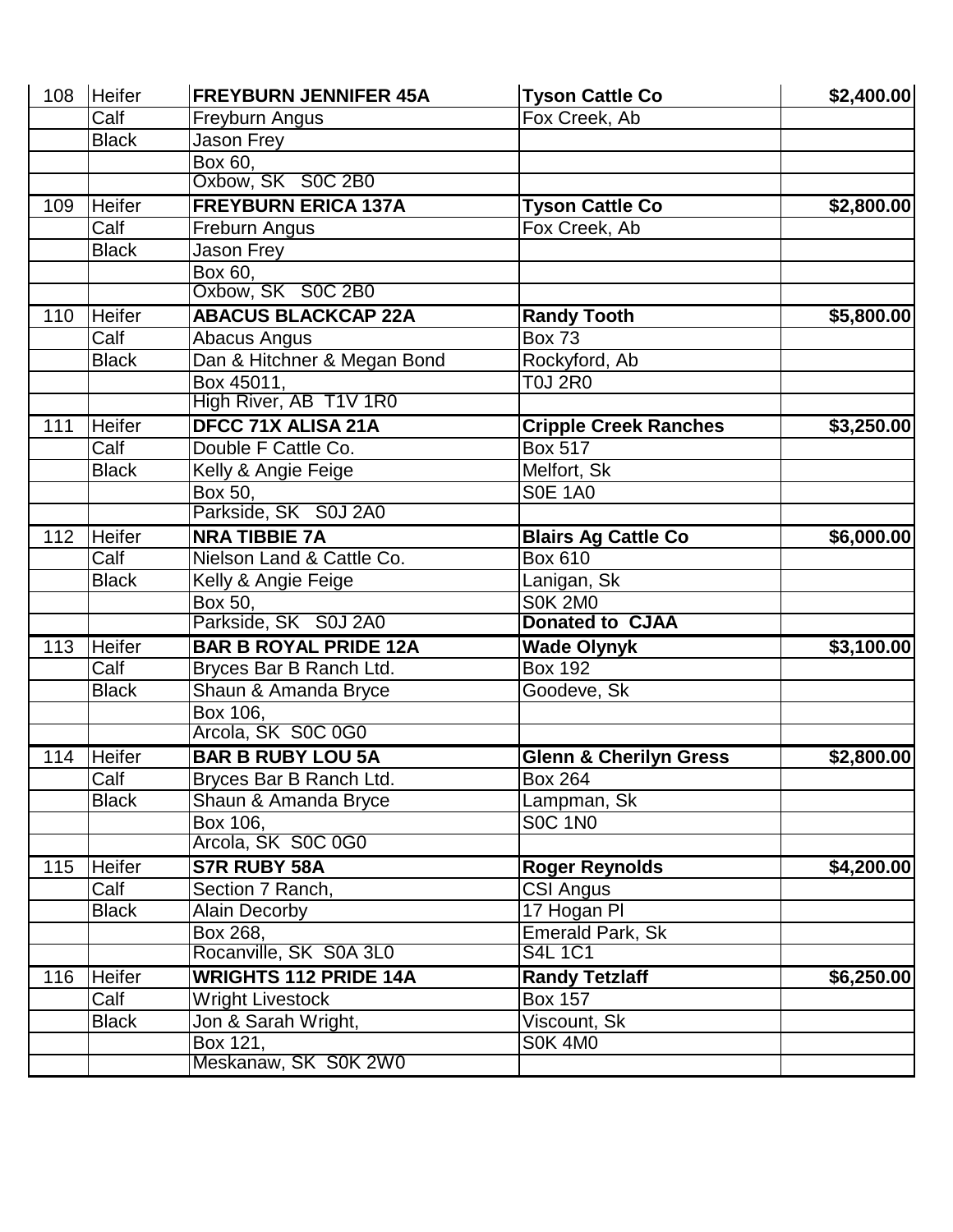| 117 | Heifer        | <b>HARVEST PRIDE 19A</b>          | <b>Nu-Horizon Angus</b>    | \$5,100.00 |
|-----|---------------|-----------------------------------|----------------------------|------------|
|     | Calf          | Harvest Livestock,                | <b>Box 227</b>             |            |
|     | <b>Black</b>  | Tom & Carolyn Dewaal              | Lipton, Sk                 |            |
|     |               | 4174 Cowart Rd.,                  | <b>S0G 1B0</b>             |            |
|     |               | Prince George, BC V2N 6H9         |                            |            |
| 118 | Heifer        | <b>ISLA BANK SUSAN 1313</b>       | <b>Stuart Redekop</b>      | \$2,900.00 |
|     | Calf          | Isla Bank Angus Farm,             | <b>Box 265</b>             |            |
|     | <b>Black</b>  | <b>lain Stables</b>               | Kanscoy, SK                |            |
|     |               | Box 447,                          | <b>SOL 3JO</b>             |            |
|     |               | Delisle, SK S0L 0P0               |                            |            |
| 119 | Heifer        | <b>EASTONDALE RUBY 09'13</b>      | <b>Jeff Brown</b>          | \$4,200.00 |
|     | Calf          | Eastondale Angus,                 |                            |            |
|     | <b>Black</b>  | Dale, Shelly & Erika Easton,      | Corral, MB                 |            |
|     |               | Box 410,                          |                            |            |
|     |               | Wawota, SK S0G 5A0                |                            |            |
| 120 | <b>Bred</b>   | <b>EASTONDALE UPWARD 20'12</b>    | <b>Jordan Sies</b>         | \$4,600.00 |
|     | Heifer        | Eastondale Angus,                 | Box 8                      |            |
|     | <b>Black</b>  | Dale, Shelly & Erica Easton,      | Grayson, Sk                |            |
|     |               | Box 410,                          | <b>S0A 1E0</b>             |            |
|     |               | Wawota, SK S0G 5A0                |                            |            |
| 121 | Heifer        | <b>DWAJO COUNTESS 59A</b>         | <b>Johnson Livestock</b>   | \$3,200.00 |
|     | Calf          | Dwajo Angus,                      | <b>Box 17</b>              |            |
|     | <b>Black</b>  | Dwayne & Joanne Emery,            | Peebles, Sk                |            |
|     |               | Box 31,                           | <b>S0G 3V0</b>             |            |
|     |               | Campcreek, AB T0G 0L0             |                            |            |
| 122 | <b>Heifer</b> | <b>RED DWAJO SCAARA 39A</b>       | <b>Brent Brewin</b>        | \$3,300.00 |
|     | Calf          | Dwajo Angus,                      | Box 4366                   |            |
|     | Red           | Dwayne & Joanne Emery,            | Taber, Ab                  |            |
|     |               | Box 31,                           | T1G 2C8                    |            |
|     |               | Campcreek, AB T0G 0L0             |                            |            |
| 123 | Heifer        | <b>RED WRAZ SEREBL 146A</b>       | <b>Callaway Cattle Co.</b> | \$4,400.00 |
|     | Calf          | Wraz Red Angus,                   | Stavely, Ab                |            |
|     | Red           | Phil Bernie,                      |                            |            |
|     |               | Box 461,                          |                            |            |
|     |               | Wawota, SK S0G 5A0                |                            |            |
| 124 | Flush         | <b>RED KMAC SEREBL 95N x</b>      | <b>David Valnes-</b>       | \$3,400.00 |
|     |               | <b>SIRE of CHOICE</b>             | <b>Valnes Ranch</b>        |            |
|     |               | <b>Wraz Red Angus</b>             | 44858 123rd St             |            |
|     |               | Phil Bernie,                      | Eden, S.D.                 |            |
|     |               | Box 461,                          | 57232-6219                 |            |
|     |               | Wawota, SK S0G 5A0                |                            |            |
| 126 | Flush         | <b>RED BLAKE'S MS GRAVITY 72X</b> | <b>Raina Syrnyk</b>        | \$3,000.00 |
|     |               | <b>Blakes Red Angus,</b>          | <b>Box 234</b>             |            |
|     |               | Shane & Murray Blake              | Ethelbert, Mb              |            |
|     |               | Box 86,                           |                            |            |
|     |               | McCord SK S0H 2T0                 |                            |            |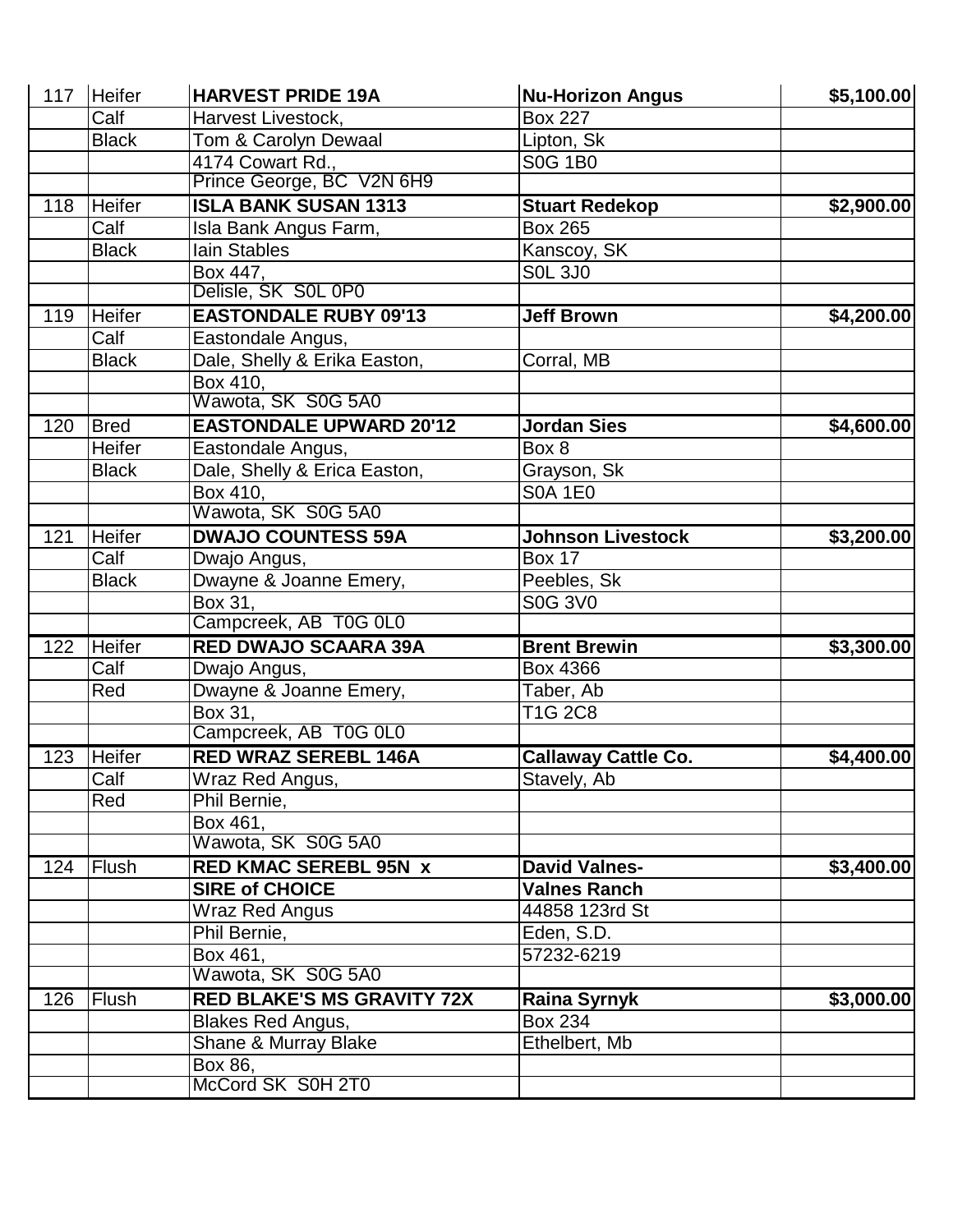| 127 | Embryos        | <b>RED LAURON BLACKBIRD 3S x</b>    | <b>Brent Brewin</b>          | \$1,500.00  |
|-----|----------------|-------------------------------------|------------------------------|-------------|
|     | $Pkg$ of 3     | <b>RED BIEBER ROLLIN" DEEP Y118</b> | Box 4366                     |             |
|     |                | Lauron Red Angus,                   | Taber, Ab                    |             |
|     |                | Ron & Laurie Hunter,                | T1G 2C8                      |             |
|     |                |                                     |                              |             |
|     |                |                                     |                              |             |
| 128 | Embryos        | <b>SOUTHLAND BELLE 89R X</b>        | <b>MCM&amp;</b>              | \$3,900.00  |
|     | Pkg of 3       | <b>MUSGRAVE AVIATOR</b>             | <b>BCR Ventures of Texas</b> |             |
|     |                | Popular Meadows Angus,              |                              |             |
|     |                | Tanya Belsham,                      |                              |             |
|     |                | Box 1025,                           |                              |             |
|     |                | Houston, BC V0J 1Z0                 |                              |             |
| 129 | Preg.          | <b>NLC FATAL ATTRACTION 1W X</b>    | <b>KBJ Round Farms</b>       | \$4,000.00  |
|     | Recip.         | <b>PROWLER 43U</b>                  | Clyde, Ab                    |             |
|     |                | Blairs. AG Cattle Co.,              |                              |             |
|     |                | Kevin Blair,                        |                              |             |
|     |                | Box 610,                            |                              |             |
|     |                | Lanigan, SK S0K 2M0                 |                              |             |
| 130 | <b>Embryos</b> | <b>RED TOWAW DARLENE 15R X</b>      | <b>Ryan Shuey</b>            | \$3,600.00  |
|     | Pkg of 3       | <b>RED HAYCOW CUTTING EDGE 055</b>  | lowa,                        |             |
|     |                | Blairs. AG Cattle Co.,              | <b>USA</b>                   |             |
|     |                | Kevin Blair,                        |                              |             |
|     |                | Box 610,                            |                              |             |
|     |                | Lanigan, SK S0K 2M0                 |                              |             |
| 131 | Embryos        | <b>GEIS GEORGINA 6'07</b>           | Lee Jensen                   | \$4,500.00  |
|     | Pks of 6       | Thistle Ridge,                      | Box 4278                     |             |
|     |                | Ben & Carol Tams,                   | Taber, Ab                    |             |
|     |                | Box 4205,                           | T1G 2L7                      |             |
|     |                | Taber, AB T1G 2C7                   |                              |             |
| 132 | Pick of        | <b>RED BIEBER ROLLIN DEEP Y118</b>  | <b>Brent Brewin</b>          | \$3,600.00  |
|     | 2013           | <b>Thistle Ridge</b>                | Box 4366                     |             |
|     | Heifer         | Ben & Carol Tams,                   | Taber, Ab                    |             |
|     | Calves         | Box 4205,                           | T1G 2C8                      |             |
|     |                | Taber, AB T1G 2C7                   |                              |             |
| 133 | Semen          | <b>RED BIEBER BROLLIN DEEP Y118</b> | <b>Wayne Brandon</b>         | \$2,600.00  |
|     | Pkg of         | <b>Thistle Ridge</b>                | J W Angus                    |             |
|     | 20 straws      | Ben & Carol Tams,                   | Camp Creek, Ab               |             |
|     |                | Box 4205,                           |                              |             |
|     |                | Taber, AB T1G 2C7                   |                              |             |
| 134 | Pick of        | PICK of 100 BRED HEIFERS            | <b>Silver Spur Ranch</b>     | \$10,250.00 |
|     | <b>Bred</b>    | U-2 Ranch Ltd.,                     | Colorada                     |             |
|     | <b>Heifers</b> | Darren & Joanne Unger,              |                              |             |
|     |                |                                     |                              |             |
|     |                |                                     |                              |             |
| 135 | Pick of        | PICK of 2013 HEIFER CALVES          | <b>LLB Angus</b>             | \$5,900.00  |
|     | Heifer         | Nordal Farms,                       | Erskine, Ab                  |             |
|     | Calves         | <b>Rob Garner</b>                   |                              |             |
|     |                | Simpson, SK                         |                              |             |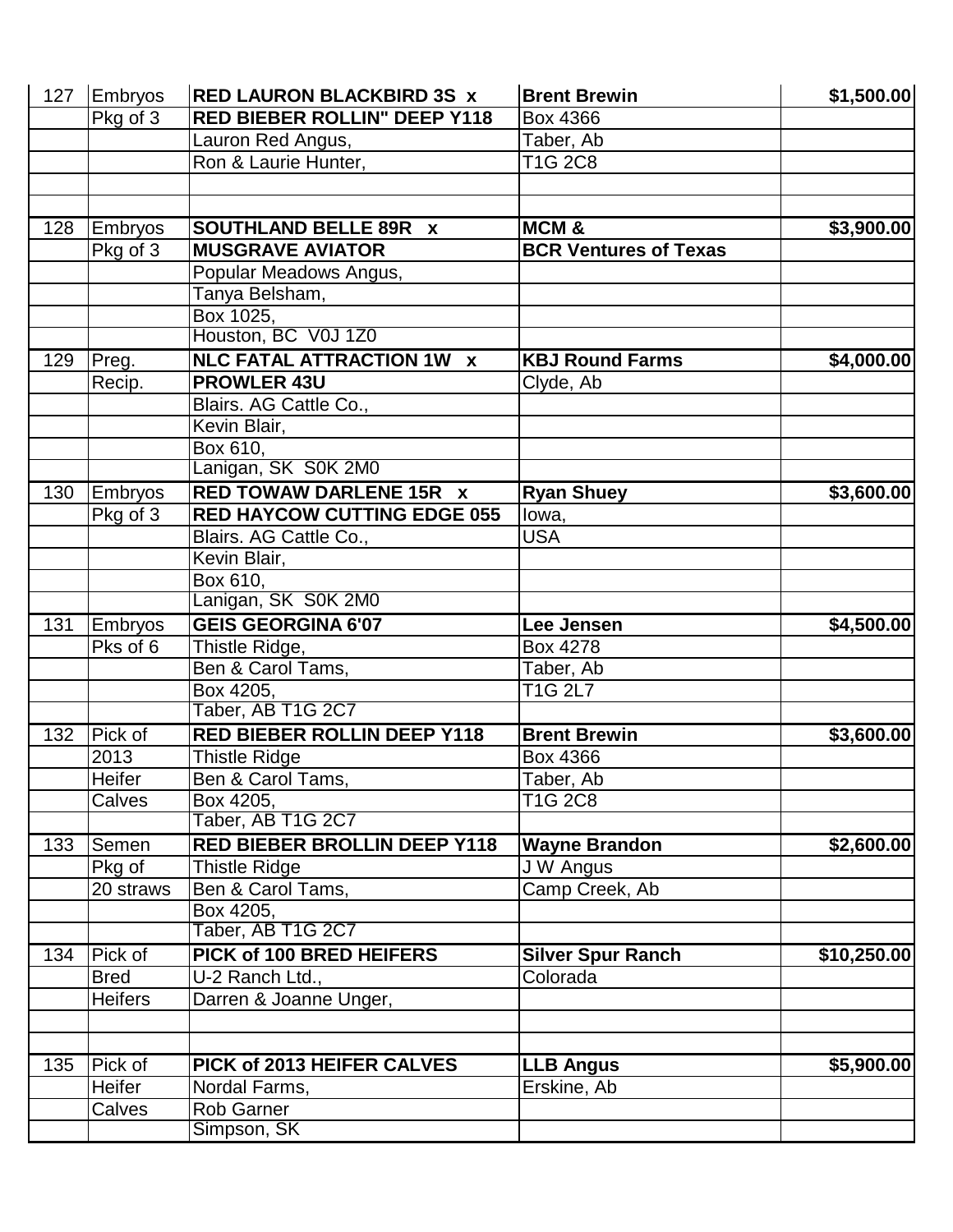|     | 136 Pick of | PICK of 2013 HEIFER CALVES         | <b>Hahn Cattle Co</b>                | \$4,400.00  |
|-----|-------------|------------------------------------|--------------------------------------|-------------|
|     | Heifer      | Howe Red Angus,                    | Sherwood Park, Ab                    |             |
|     |             | Mike Howe,                         |                                      |             |
|     |             | 183 - 325 4th Ave. S.W.            |                                      |             |
|     |             | Moose Jaw, SK S6H 5V2              |                                      |             |
| 137 | Pick of     | PICK of 2013 RED HEIFER CALVES     | <b>Aspen View Red Angus</b>          | \$5,000.00  |
|     | Calves      | <b>KBJ Round Farms,</b>            | Edgerton, Ab                         |             |
|     |             | Jim & Rita Round,                  |                                      |             |
|     |             |                                    |                                      |             |
| 138 | Pick of     | PICK of 2013 BLACK HEIFER          | <b>Crooked Creek Angus</b>           | \$6,000.00  |
|     | Calves      | <b>KBJ Round Farms,</b>            | Fort Sask, Ab                        |             |
|     |             | Jim & Rita Round,                  |                                      |             |
|     |             |                                    |                                      |             |
| 139 | Pick of     | PICK of 2013 HEIFER CALVES         | <b>Debus Cattle Co</b>               | \$9,000.00  |
|     | Calves      | Johnson Livestock,                 |                                      |             |
|     |             | David & Andrew Johnson,            |                                      |             |
|     |             |                                    |                                      |             |
| 140 | Pick of     | 2nd. PICK of 2013 HEIFER CALVES    | <b>Stauffer Ranches</b>              | \$10,500.00 |
|     | Calves      | LLB Angus,                         | Box 2377                             |             |
|     |             | Lee & Laura Brown,                 | Pincher Creek, Ab<br><b>T0K 1W30</b> |             |
| 141 | Choice      | CHOICE of 2007 to 2010 COWS        | <b>MWC Investments</b>               | \$15,000.00 |
|     |             | Crescent Creek Angus,              | Darwell, Ab                          |             |
|     |             | Wes & Kim Olynyk,                  |                                      |             |
|     |             | Box 192,                           |                                      |             |
|     |             | Goodeve, SK S0A 1C0                |                                      |             |
| 142 | Choice      | CHOICE of 2003 to 2006 COWS        | <b>MWC Investments</b>               | \$15,000.00 |
|     |             | Crescent Creek Angus,              | Darwell, Ab                          |             |
|     |             | Wes & Kim Olynyk,                  |                                      |             |
|     |             | Box 192,                           |                                      |             |
|     |             | Goodeve, SK S0A 1C0                |                                      |             |
|     | 143 Pick of | PICK of 2013 HEIFER CALVES         | <b>Leela Farms</b>                   | \$5,000.00  |
|     | Heifer      | Wilgor Farms,                      | Perth, On                            |             |
|     | Calves      | Gordon McGibbons,                  |                                      |             |
|     |             |                                    |                                      |             |
| 144 | Semen       | <b>RED HAYCOW CUTTING EDGE 055</b> | <b>Shaneri Farms</b>                 | \$2,250.00  |
|     | Pkg of      | Blairs. AG Cattle Co.,             | <b>USA</b>                           |             |
|     | 25 straws   | Kevin Blair,                       |                                      |             |
|     |             | Box 610,                           |                                      |             |
|     |             | Lanigan, SK S0K 2M0                |                                      |             |